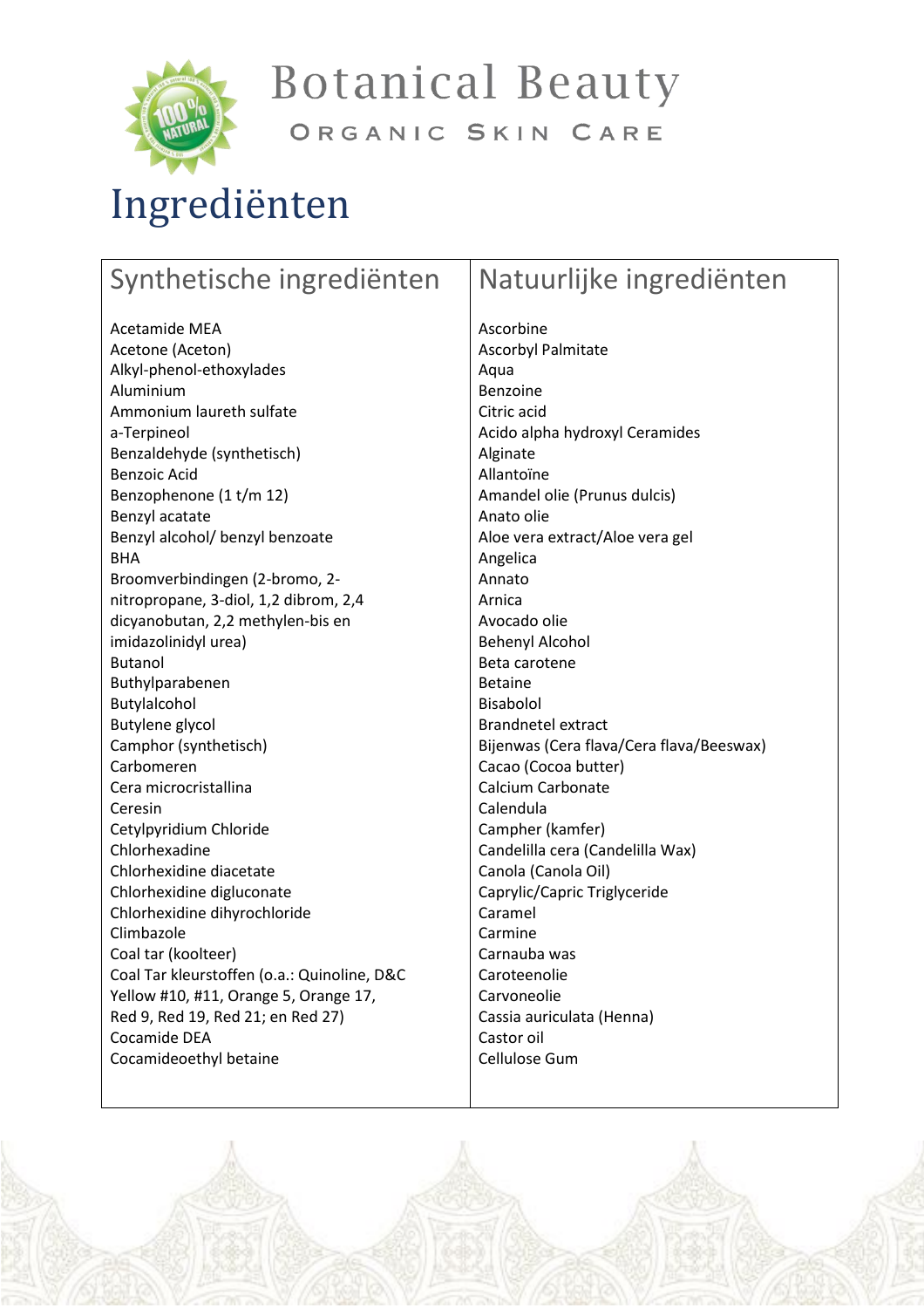#### Synthetische ingrediënten

Cocamidepropyl 1,2-Dibrom 2,4-dicyanobutane DEA (diethanolamine) Dehydroatic acid Di-2-ethylhexyl phthalate (DEHP) Diazolidinyl Urea Dibutyl phthalate (DBP) Dichloro benzylalcohol Dierlijke extracten Diethyl phthalate (DEP) Diethylene glycol & carbitol Diëthylphalaat/ Diëthylphalaat (DEP) Digluconate Di-isononyl phthalate (DINP) Dimethicone Dimethicone copolyol Dimethiconol Dioform Diphenyl dimethicone Disodium EDTA DMDM Hydantoine EDTA (ethyleen diamine tetracetic acid) Ethanediol Ethanol acetamide Ethyl acetate Ethyleen glycol Ethylene dichloride Ethylparaben Eucerit FD&C (met name FD&C Blue 1, FD&C Yellow, FD&C Yellow 6) Fluoride Formaldehyde Fragrances Geurstoffen (synthetisch) Glycol GlysolHexamidine diisethionate g-TERPINENE 4-Hydroxybenzoic Hydantoin Hydroxy benzoic acid

#### Natuurlijke ingrediënten

Cetearyl Alcohol Cetyl alcohol Chlorophyl Citroenzuur (citric acid) Citroenzuurester Comfrey (smeerwortel) Corn starch (maïszetmeel) Decyl polyglucose Duizendblad extract Duindoornolie Echinicea extract Etherische olie (essential oil) Etherische rozen olie farnesol Fytinezuur Flaxseed oil Gedemineraliseerd water Gember (ginger) Ginko biloba extract Ginseng extract/ginseng wortel Glycerin Glycolymer concentrate Grain alcohol (graan alcohol/ Ethanol) Grapefruit extract Groene thee extract (green tea extract) Guarmeel Havermout (oatmeal) Honing Hop Hyaluronic acid Iers mos Jojoba oil (buxus chinensis) Juniper Kamille (chamomile) Kaolin Kiezelzuur Klei (clay) Krijt (chalk) Kokosvetzuurbetaïne Kukui noten olie Lactic acid Lanoline (wolwas)/Lanolineolie Lavendel Lecithine Lijnzaad olie Lindebloesem extract Magnesium Carbonate mangopitboter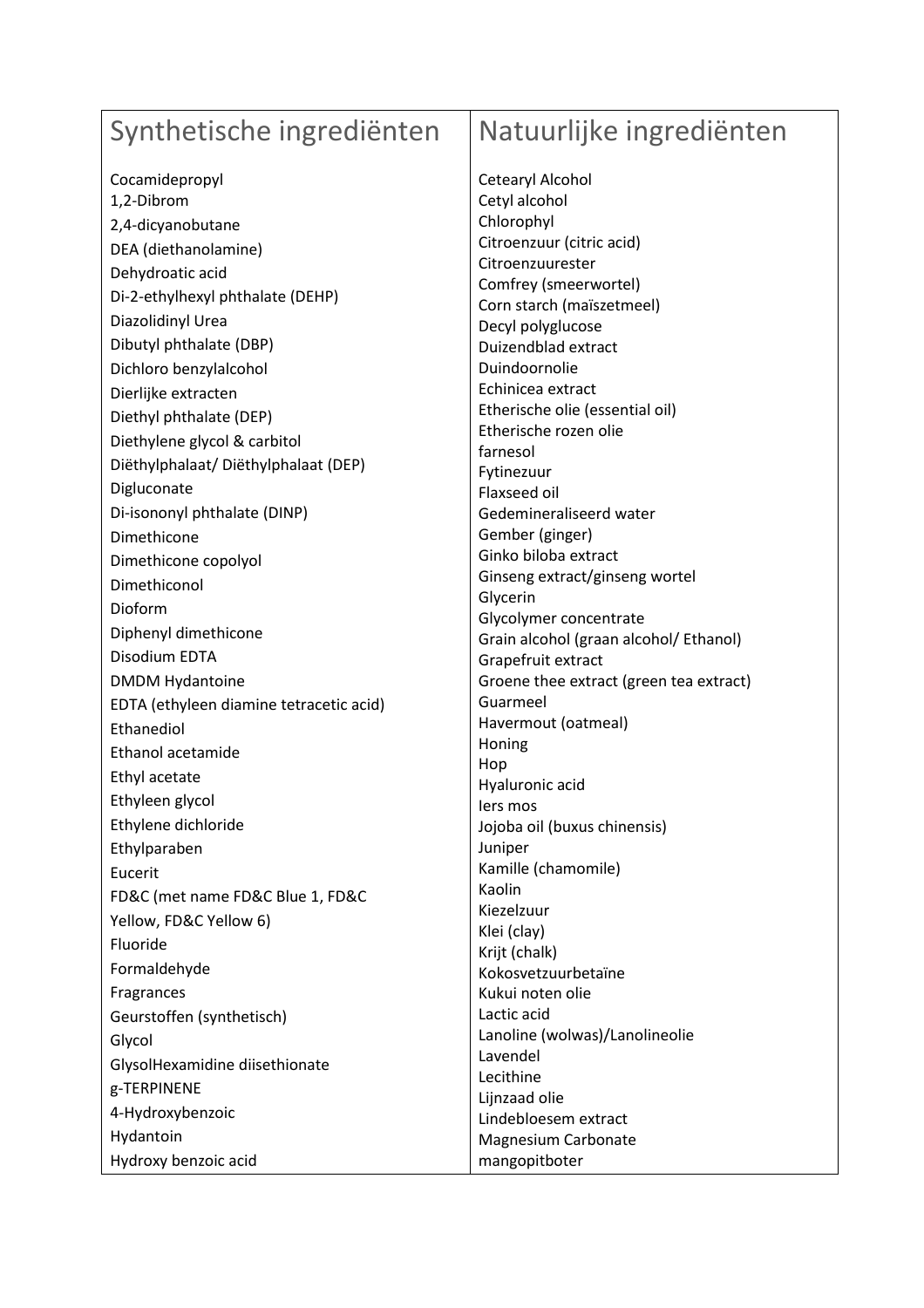

# **Botanical Beauty**

ORGANIC SKIN CARE

### Synthetische ingrediënten

#### Natuurlijke ingrediënten

hydroxybenzene Imidazolidinyl Urea Isoparaffin (C11-12-13-14) Isopropanol/Isopropyl alcohol Kleuren met het woord "Lakes" erachter Kunstmatige kleurstoffen (FD&C en D&C) Lauramide DEA 4-methylbezilideenkampfer Magnesium laureth sulfate MEA Methanol Methylalcohol methylaldehyde Methylcellulose Methylchloro isothiazolinone Methyldibromo gluraronitrile Methyleenchloride methylene oxide Methylisochlorothiazolinon Methyl-isothiazollinone Methylparaben Micro Wax Microcrystalline wax Mineral oil (Minerale olie) Musk-verbindingen (musk-xyleen, muskketon en musk-ambrette.) Myrtrimonium bromide NDEA Octyl methoxy cinnamate (OMC) Oxomethane **Oxymethylene** Ozokerite Parabenen (ethyl-methyl-propyl-buthyl) Paraffine Paraffinum-liquidum Parfum

Melisse extract/hydrolaat Menthol Mica Minerale zouten (mineral salts) mirretinctuur Natuurlijk aroma Neroli (Oranje bloesem) Olijfolie (Olive oil/Olea europaea) Paardestaartextract Palmolie (gehard)/ hydrogenated palm kernal oil Panthenol (Pro-vitamine B5) Peanut oil (Arachis Hypogaea) Pepermunt Petit grain (etherische olie) Phytosphingosine Plantenstereolen polyglycerinevetzuurester Propolis extract Pycnogenol Rijstkiemolie Rijstzetmeel (ricestarch) Ricinus olie Rozemarijn (rosemary) Rozen extract Salie (sage)/Saliehydrolaat Sesam olie Sheaboter (Butyrospermum parkii) Shoreaboter Sinaasappelolie (Orange oil) Sodium Cocoyl Glutamate Sorbitol Sojaolie Squalane Stearinezuur St. johnswort St. johnswort olie Sucrose cocoate Suikerester Sulfur Tarwekiemolie (wheat germ oil) Titanium dioxide